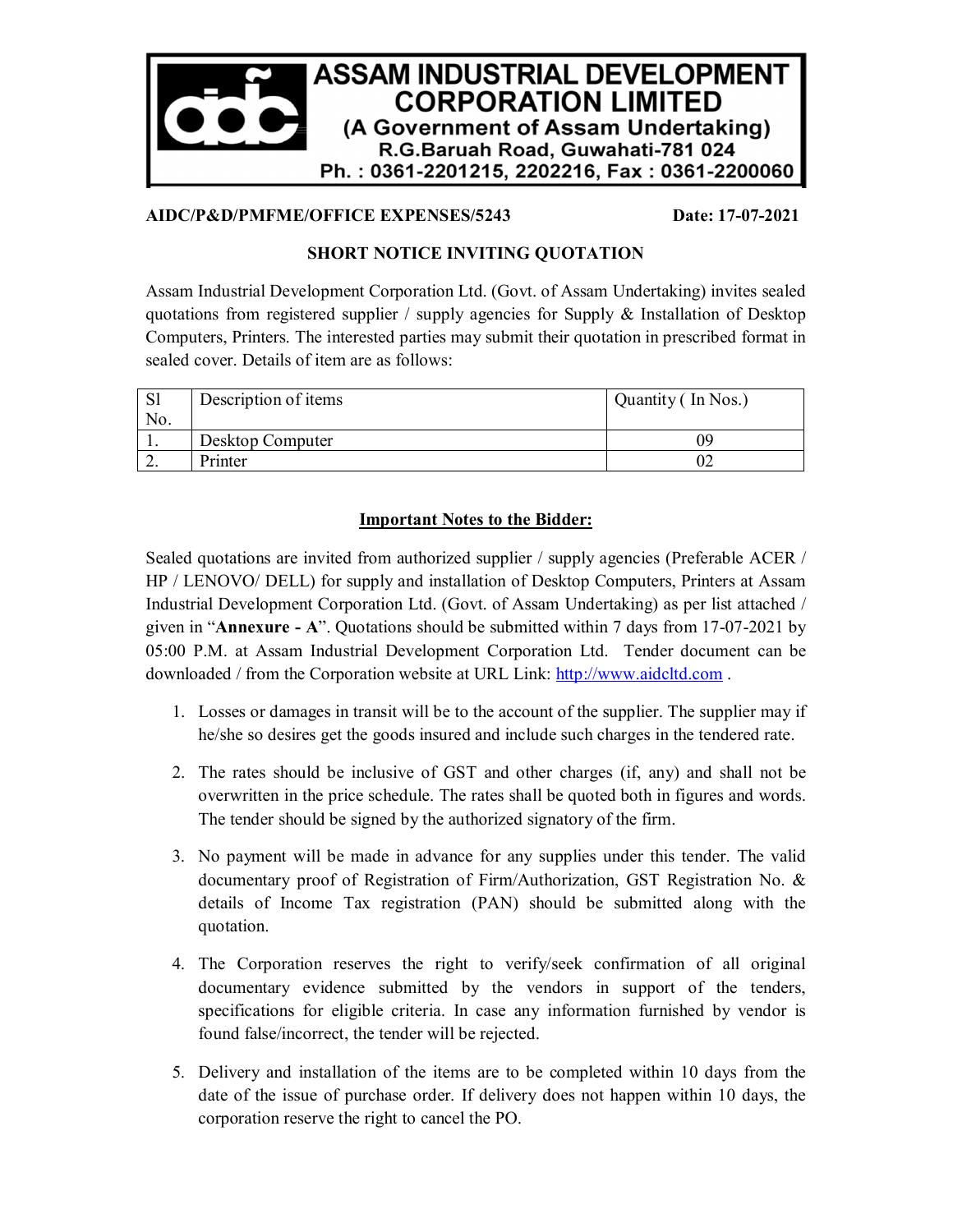- 6. Normally the payment shall be made to agency within 15 days from the date of successful installation of equipment & subject to submission of proper Invoice along with warranty and installation certificate duly signed by supplier and concerned official of the Corporation. Payment will be released through online bank transfer as such copy of cancelled cheque in required along with Invoice.
- 7. Compliance of all statutory requirements will be the sole responsibility of the agency/ Bidder.
- 8. Last date for submission of tender will be consider the next working day if due to any reason the date of tender is declared as closed holiday for whatsoever reason.

Sd/- (Dy. General Manager, Technical)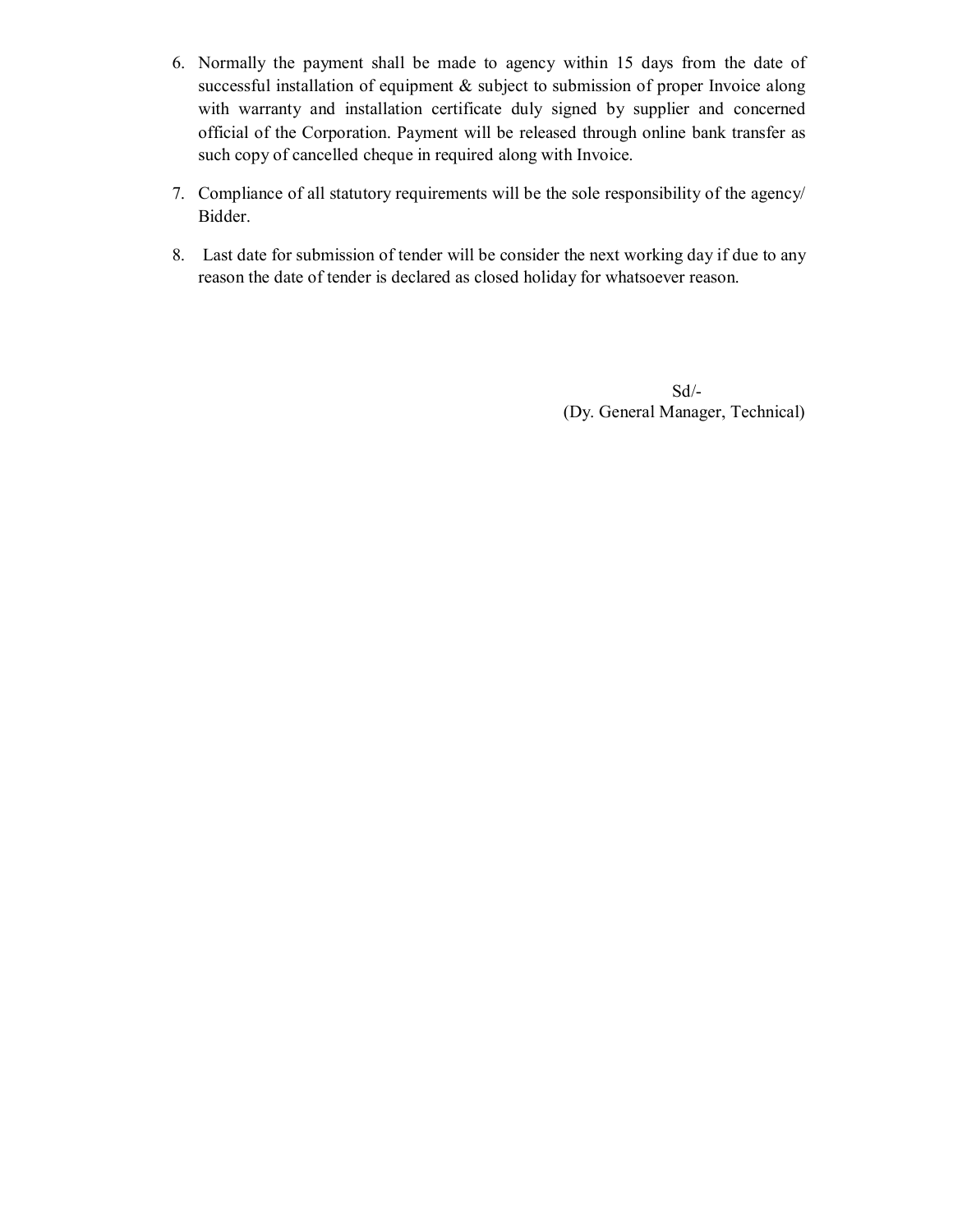# (To be filled by the Vendor/Bidder)

(Signature)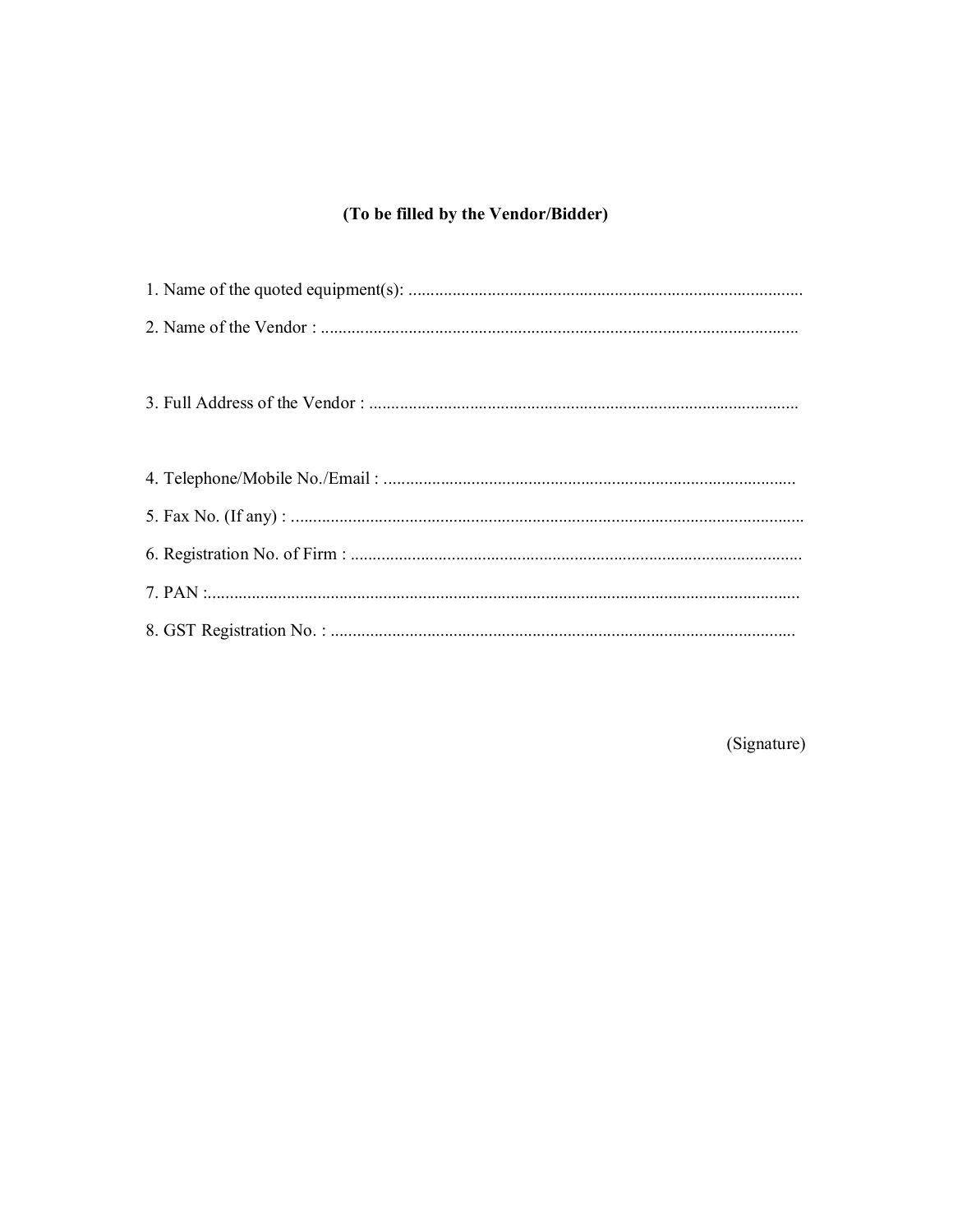#### **Annexure - A**

## **Technical specifications to be filled by the bidder**

(1)

Particular – Desktop Computer

Quantity required – 09 nos.

| S1.            | Items           | Details              | Make / Model       | Compliance | Remarks |
|----------------|-----------------|----------------------|--------------------|------------|---------|
| No.            |                 | specification        | (Preferable ACER / | (Yes / No) |         |
|                |                 |                      | HP/                |            |         |
|                |                 |                      | LENOVO/DELL)       |            |         |
| $1_{\cdot}$    | CPU (inbuilt    | Intel Core i5        |                    |            |         |
|                | wifi facility)  | processor, $10^{th}$ |                    |            |         |
|                |                 | Generation           |                    |            |         |
| 2.             | Memory          | 8 GB RAM             |                    |            |         |
| 3 <sub>1</sub> | Hard Disk Drive | 1 TB HDD             |                    |            |         |
| 4.             | Monitor         | $19.5$ " LED         |                    |            |         |
| 5.             | Keyboard        | <b>USB</b>           |                    |            |         |
| 6.             | Mouse           | <b>Optical Mouse</b> |                    |            |         |
|                |                 | <b>USB</b>           |                    |            |         |
| 7.             | <b>UPS</b>      | 600 VA               |                    |            |         |
| 8.             | Warranty        | 1 Year               |                    |            |         |
|                |                 |                      |                    |            |         |

# (2)

#### Particular – Printer

Quantity required – 02 nos. (01 no Laser Jet multifunction printer and 01 no Colour ink tank printer)

| Sl.                  | <b>Items</b> | Details specification | Make / Model | Compliance | Remarks |
|----------------------|--------------|-----------------------|--------------|------------|---------|
| No.                  |              |                       | (Preferable) | (Yes / No) |         |
|                      |              |                       | Epson / HP/  |            |         |
|                      |              |                       | Cannon)      |            |         |
|                      | Type         | Multifunction         |              |            |         |
|                      |              | (Print/Scan/Copy/Fax) |              |            |         |
| 2.                   | Standard     | USB 2.00 High Speed   |              |            |         |
|                      | Interface    |                       |              |            |         |
| 3.                   | Tonner       | Separate drum         |              |            |         |
|                      |              | technology and toner  |              |            |         |
| $\mathbf{4}_{\cdot}$ | Paper Size   | A3/A4                 |              |            |         |
| 5.                   | Connectivity | Wireless connectivity |              |            |         |